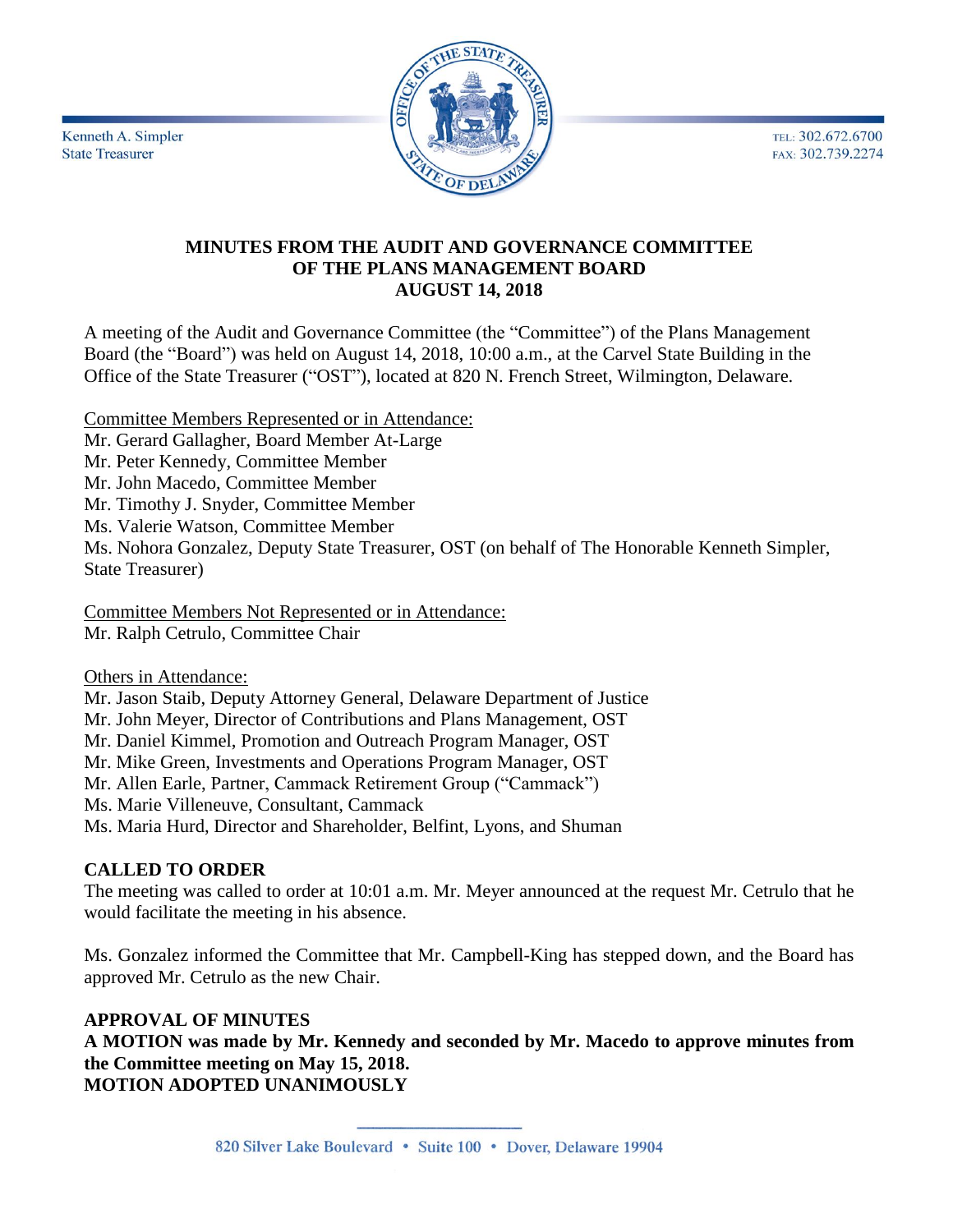### **PRESTENTATIONS**

### *Audit Presentation – 2016 and 2017 401(a) Plan*

Ms. Hurd provided the Committee with the audit findings for 2016 and 2017 for the 401(a) plan. To date, the 401(a) plan remains frozen for any new enrollees, and no material inconsistencies were reported within the financial statements. Ms. Hurd stated that the year-end plan assets were approximately \$20 million and \$22 million for 2016 and 2017, respectively. Between 2016 and 2017, the 401(a) plan saw a decline in accounts from 10,516 to 10,102. However, the average account balance increased from \$1,900 to \$2,200 between the end of 2016 and the end of 2017. Ms. Hurd reported that there are 71 accounts with balances exceeding \$10,000, 552 accounts with balances between \$5,000 and \$10,000, and 9,500 accounts with balances less than \$5,000. Of the accounts with balances of less than \$5,000, 3,105 accounts are held by terminated participants. Ms. Hurd reiterated that if the Board decided, the 3,105 accounts could be rolled out of the 401(a) plan.

Ms. Hurd attributed the growth in assets largely to the movement to Voya and the Plan being moved into two American Target Date Funds. Ms. Hurd noted that these two funds are the best target date funds in the market, and have been for a long time. Furthermore, the range of the returns for these funds were between 10.49 and 22.49 percent. Total number of distributions from the plan decreased from 900 in 2016 to 686 distributions in 2017. Of the 686 distributions, 214 represent participants taking minimum distributions between \$1 and \$250 per year. Ms. Hurd noted that there are 46 terminated participants turning 70 1/2 in 2018, all of whom will begin to receive minimum distributions, adding to the 214 from 2017.

Mr. Macedo asked Ms. Hurd about the rollover amounts reflected in the audit and the origination of these amounts. Ms. Hurd stated that all three of the State's deferred compensation plans allow for participants to roll funds from any qualified plan. Although the plan is frozen from adding funds or new participants, the 401(a) allows for current participants to rollover funds into their existing accounts.

Ms. Hurd concluded her presentation by stating that there was no comment letter or recommendations to be made at this time.

### *Audit Presentation – 2015 403(b) Plan*

Ms. Hurd prefaced her presentation of the audit findings for the 403(b) plan with vendor history and structure. Prior to the switch to Voya, Ms. Hurd commented that the variety of individual contracts offered by vendors was problematic in assessing the assets and activity of participant accounts for the audit year 2015.

Ms. Hurd informed the Committee that the 403(b) plan does not permit participant loans; however, new loans were issued in 2015. She recommended to the Committee that these loans be added to the Voluntary Compliance Program ("VCP") that was created in 2014 to address the loans from 2013. Ms. Hurd stated that the addition is recommended for completion after the finalization of the 2017 audit process, as there are event procedures that will need to be completed. As part of this process, there will be a request for plan reporting through the date of filing, which will allow the Committee to capture any potential loans created in 2018 for inclusion in the VCP. To date, Ms. Hurd commented that it appeared no new loans were created in 2017.

Mr. Macedo inquired about the payment of fees through the plans for VCP-related expenses as a result of vendors issuing loans that are not approved under the State's plan. Ms. Hurd confirmed that this is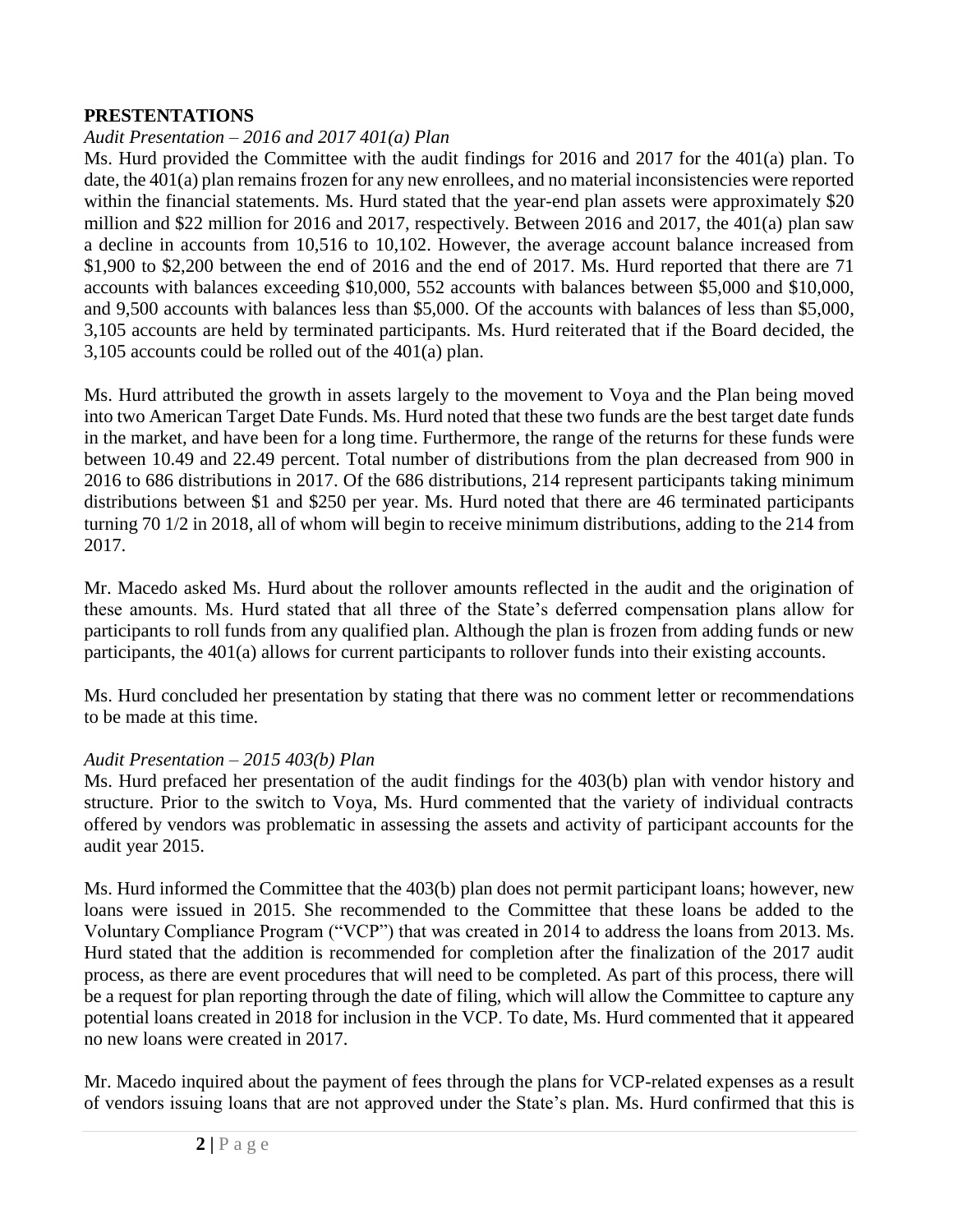the case, with the cost being approximately \$3,000 in the last year. She stated that a considerable effort was made in 2014 to ensure no new loans were made; however, vendors continued issuance in 2015 despite the reminders of the plan policy in 2014 from the State. Mr. Meyer reported that as a result of a recommendation last year, Ice Miller and the Board had grandfathered the 2015 loans for the 403(b) plan. Ms. Hurd informed the Committee that the initial 2016 audit research identified at least five loans, all of which were originated by New York Life Insurance Company.

As of December 31, 2015, Ms. Hurd stated the 403(b) plan had \$339 million of assets, with 9,853 vendor accounts. Of this total, 5,584 were actively receiving contributions, with an average annual deferral of \$3,800. By end of 2015, the average account balance was approximately \$34,000. Ms. Hurd commented that nearly 18 percent of the total eligible wages are contributing, and the deferred amount was approximately 6 percent of wages.

## *Audit Presentation – 2016 and 2017 457(b) Plan*

Ms. Hurd reported that the 457(b) plan assets increased from year end 2016 to year end 2017 by approximately \$93 million, in large part as a result of contributions and gains on investments exceeding total disbursements from the plan. The average account balance increased by \$5,993 to \$39,593 during 2017. Net investment income from 2016 to 2017 increased by \$54.9 million. Ms. Hurd stated this was largely attributable to the change in fund offerings by the Plan and to market fluctuations.

Ms. Hurd reviewed the comment letter associated with the audit of the 457(b) plan, and addressed the "special catch-up" option for participants. Although 90 percent of participants' contributions were correct for those participating in the special catch-up option, at least four individuals are incorrectly making use of the option. Ms. Hurd stated that a significant issue was self-certification of retirement age for those participants. She stated that either they declared the wrong year for retirement, or declared the right year but contributed for years. Ms. Hurd stated that the State's system will not track this, nor will the vendor, and therefore it is incumbent upon OST to track these special catch-up participants. To do this, Ms. Hurd recommended that OST develop a process that guides participants through the determination of their age for retirement, and understand what they will need to contribute to reach their goal for retirement.

Mr. Kennedy asked if the identified errors were a result of the test sample. Ms. Hurd reported that the audit reviewed all special catch-up contributions for compliance with the applicable rules, and therefore the error was not a result of sampling.

### **A MOTION was made by Mr. Snyder and seconded by Mr. Kennedy to approve the audit reports. MOTION ADOPTED UNANIMOUSLY.**

### *Governance Manual*

Mr. Meyer and Mr. Staib presented the Committee with the table of contents for the Governance Manual and requested they review for accuracy with reference to previous discussions.

Mr. Staib indicated that the table of contents was prepared using the pension board's manual as the template, and was supplemented by use of other resources to identify topics that should be covered. He felt that the manual, as proposed, would contain appropriate background information and serve as a compendium for board policies. Most of the information was either statutory mandate, governing provisions, or historical information that may be referred to periodically. Mr. Staib stated that the value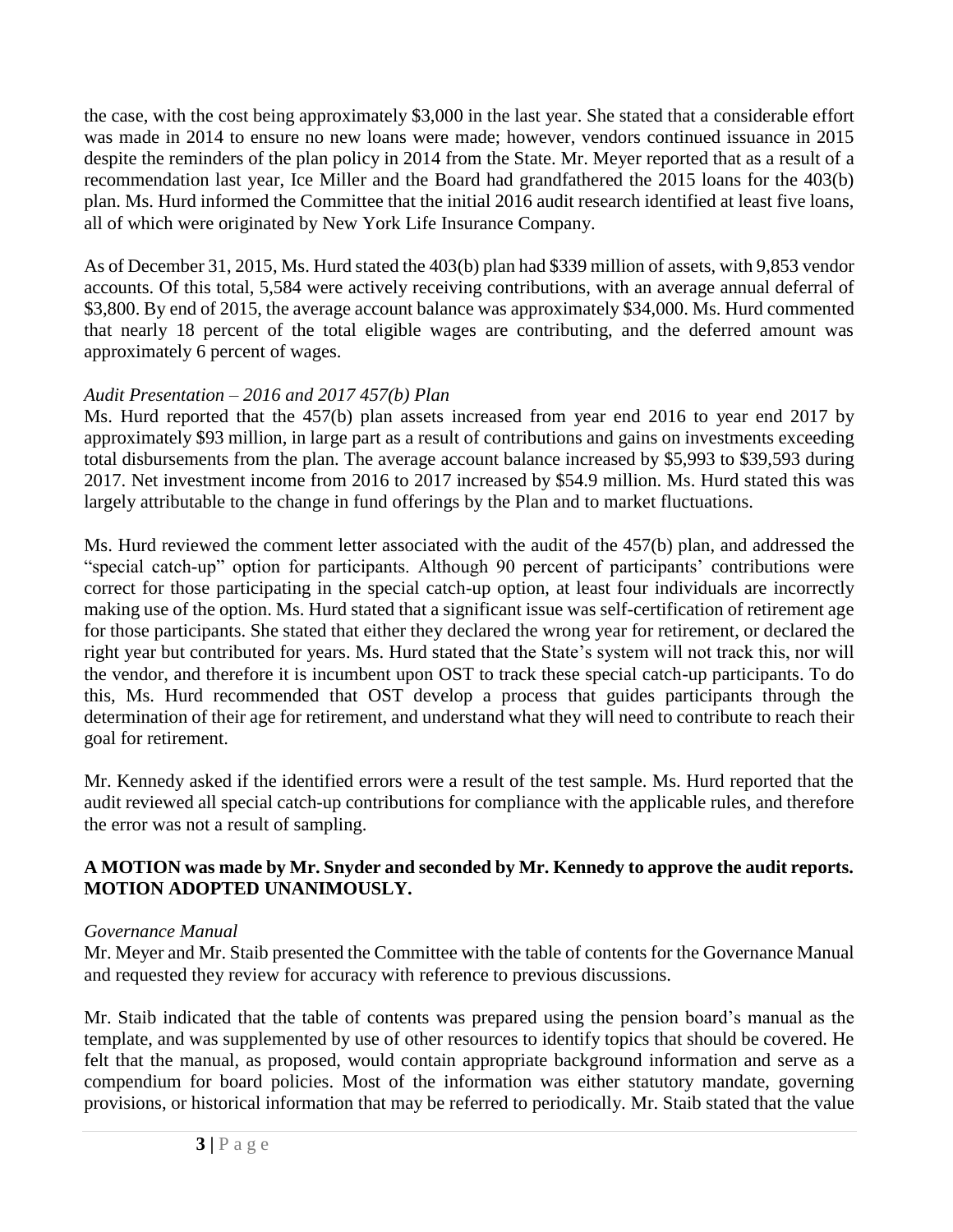of the document was in the included policies, some that are still in draft form and others that are needing to be completed and will be the priority of the Committee into the next few years. Mr. Macedo said he reviewed the table of contents and believed it covered the necessary policies for the Board.

Mr. Snyder requested that the manual include procedures for Board members seeking indemnification.

### **A MOTION was made by Mr. Snyder and seconded by Mr. Macedo to recommend the "Table of Contents" to the Board, as revised to address the indemnification procedures. MOTION ADOPTED UNANIMOUSLY**

# **DISCUSSION AND ACTION ITEMS**

## *Allocation and Payment of Plan Expenses Policy*

Mr. Meyer introduced the plan expense policy to the Committee for review. Mr. Staib stated that the expense policy was a collaborative effort between OST, Ice Miller, the Committee, and himself to set forth the overarching rules for payment of plan expenses. The policy directs OST to ensure prior to disbursement of fees, expenditures are: i) borne by the appropriate plan; ii) permitted by the plans and applicable by law; iii) reasonable; and iv) within budget limitations. The policy also requires documentation of decisions related to the payment of plan expenses.

Upon discussion, the Committee recommended adding modifying language about clarity and the use of outside counsel regarding the payment of plan expenses. The Committee requested review of direct and indirect fee payments with respect to the Auditor of Accounts ("AOA") office for audit of the plans to determine if these fees would be covered.

Mr. Staib indicated that he would make the revisions and work with OST to address the fee questions regarding AOA and the plans.

### **A MOTION was made by Mr. Snyder and seconded by Mr. Macedo to recommend to the Board the plan expense policy, with changes requested by the Committee. MOTION ADOPTED UNANIMOUSLY**

## *529 Administrative Fee Balances*

Mr. Meyer stated the administrative fund balance for the college investment trust is approximately \$1.6 million. At the May meeting, the Committee inquired if current plan expenses exceeded plan administrative fee revenues or would the administrative fund balance continuing to grow. Mr. Meyer reported that current annual plan expenses exceed current administrative fee revenues. The Committee considered methods for expediting the drawdown of the administrative fund balance. The Committee discussed the feasibility of waiving the state administration fee and Mr. Meyer updated the Committee on Fidelity's consistent fee structure among its four state plans. Mr. Meyer stated that other potential options to expedite the drawdown consisted of: i) using the fees for a local marketing campaign for the 529; ii) using the fees to fund a scholarship program for Delaware residents; or, iii) establishing a 529 contribution matching program for account owners. The Committee discussed the option of hiring a marketing firm to help promote the 529 Plan.

Mr. Macedo questioned the reasonableness of using administrative fees for marketing expenses. Mr. Staib stated that Ice Miller gave a written opinion that administrative fees could be used to pay marketing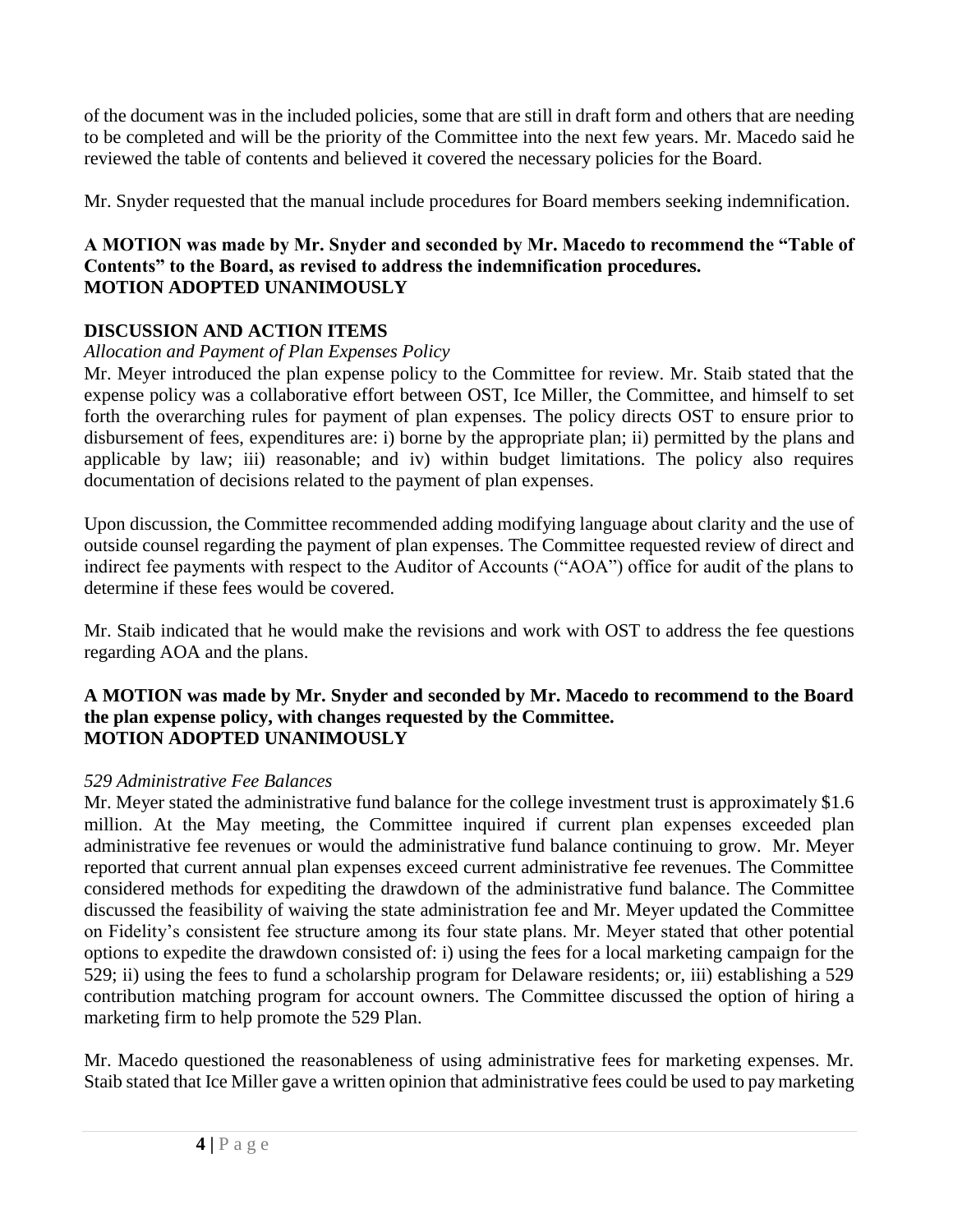expenses for the 529 Plan. Furthermore, the purpose use of the administrative fees was consistent with industry practices.

### **A MOTION was made by Mr. Snyder and seconded by Mr. Kennedy to recommend to the Board that the 529 Plan budget be increased by no more than \$150,000 for plan promotion. MOTION ADOPTED WITH THREE FAVORABLE AND ONE OPPOSED (Mr. Macedo)**

### *457(b) Plan Administrative Fee Carve-Out*

In June 2018, the Board approved the use of legacy fees to offset future plan expenses and voted to suspend state administrative fees through June 2019, subject to a carve-out (amount to be determined later) for former participants. Mr. Meyer reported that, based on OST analysis, the carve-out should be set at approximately \$50,000.

The Committee discussed the analysis and debated how feasible it would be to locate and refund fees to former participants. The Committee stated that the amount seemed reasonable based on the analysis and requested that OST prepare a plan detailing how distribution will be completed.

**A MOTION was made by Mr. Kennedy and seconded by Mr. Macedo to: a) recommend to the Board that \$50,000 be held in reserve for participants who left the 457 Plan between September 2016 and June 2018, and b) direct OST to develop a distribution plan for presentation to the Committee at a future meeting. MOTION ADOPTED UNANIMOUSLY**

### *Auditor's Office Fee*

Mr. Meyer reported to the Committee that Ice Miller had confirmed the fees for AOA could be paid using Plan funds. The Committee discussed reasonable limits for the fee, and a feasible range that could be proposed by OST. Mr. Staib reported to the Committee that a motion was unnecessary for OST to begin negotiations to determine the AOA fee for oversight of plan audits.

#### *Fiduciary Training Slides*

Mr. Meyer stated that there was no motion or follow up needed regarding the Fiduciary training at this time. He provided the slides from Ice Miller to the Committee and made them available on Simbli for review.

### **PUBLIC COMMENTS**

No members of the public present for comment.

### **NEXT MEETING**

The next meeting of the Board is scheduled for September 5, 2018. The next meeting of the Committee is scheduled for November 13, 2018.

# **ADJOURNMENT**

**A MOTION was made by Mr. Kennedy and seconded by Mr. Snyder to adjourn the meeting of the Committee at 12:34 p.m. MOTION ADOPTED UNANIMOUSLY**